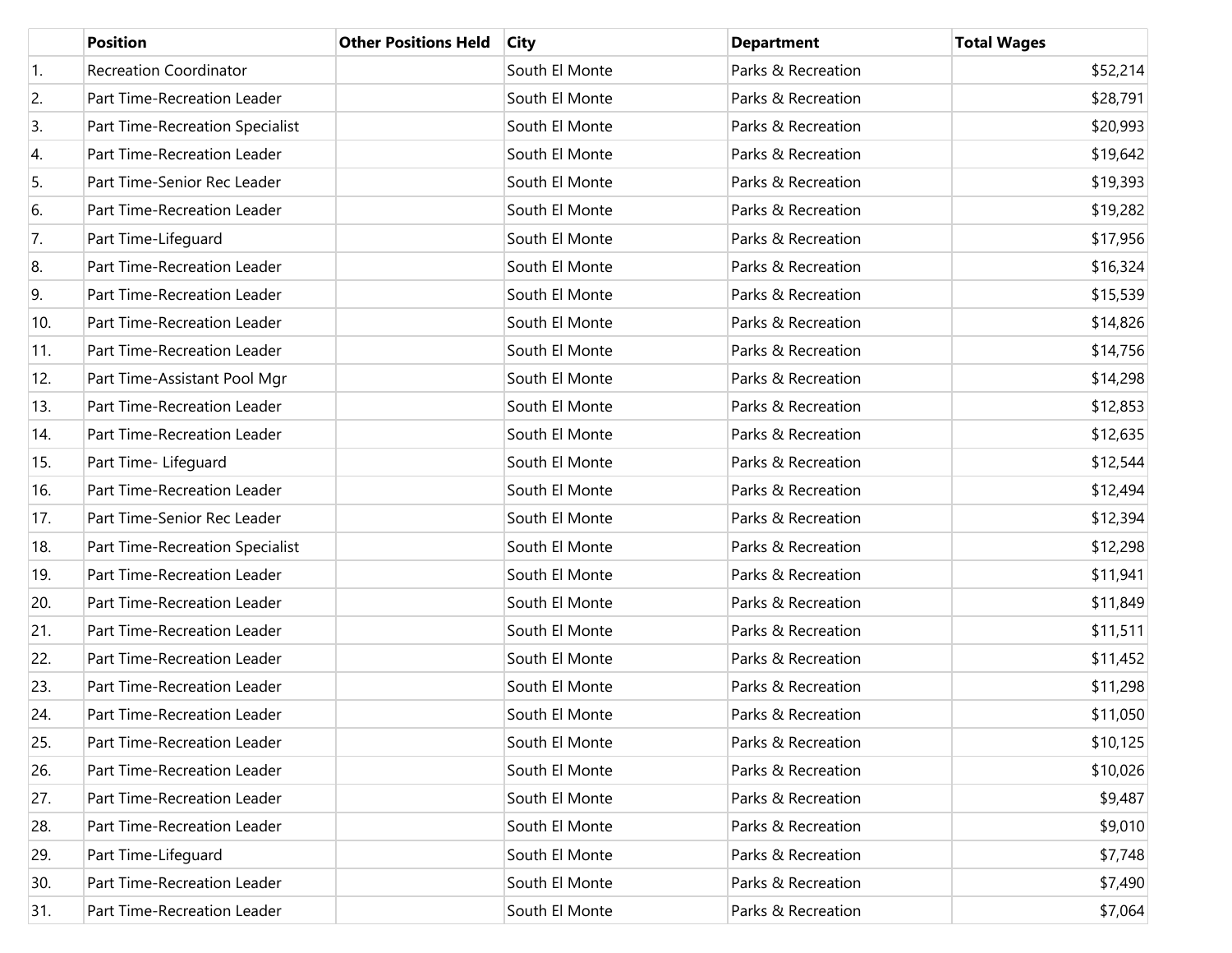| 32. | Part Time-Recreation Leader                     | South El Monte | Parks & Recreation | \$7,033 |
|-----|-------------------------------------------------|----------------|--------------------|---------|
| 33. | Part Time-Recreation Leader                     | South El Monte | Parks & Recreation | \$6,973 |
| 34. | Part Time-Recreation Leader                     | South El Monte | Parks & Recreation | \$6,765 |
| 35. | Part Time-Recreation Leader                     | South El Monte | Parks & Recreation | \$6,708 |
| 36. | Part Time-Recreation Leader                     | South El Monte | Parks & Recreation | \$6,678 |
| 37. | Part Time-Recreation Leader                     | South El Monte | Parks & Recreation | \$6,605 |
| 38. | Part Time-Recreation Leader                     | South El Monte | Parks & Recreation | \$6,270 |
| 39. | Part Time-Recreation Leader                     | South El Monte | Parks & Recreation | \$6,190 |
| 40. | Part Time-Recreation Leader                     | South El Monte | Parks & Recreation | \$5,717 |
| 41. | Part Time-Recreation Leader                     | South El Monte | Parks & Recreation | \$5,265 |
| 42. | Part Time-Recreation Leader                     | South El Monte | Parks & Recreation | \$4,698 |
| 43. | Part Time-Recreation Leader                     | South El Monte | Parks & Recreation | \$4,518 |
| 44. | Part Time- Water Safety<br>Instructor/Lifeguard | South El Monte | Parks & Recreation | \$4,512 |
| 45. | Part Time-Lifeguard                             | South El Monte | Parks & Recreation | \$4,460 |
| 46. | Part Time-Lifeguard                             | South El Monte | Parks & Recreation | \$4,331 |
| 47. | Part Time-Recreation Leader                     | South El Monte | Parks & Recreation | \$3,818 |
| 48. | Part Time-Recreation Leader                     | South El Monte | Parks & Recreation | \$3,701 |
| 49. | Part Time-Senior Rec Leader                     | South El Monte | Parks & Recreation | \$3,686 |
| 50. | Part Time-Recreation Leader                     | South El Monte | Parks & Recreation | \$3,507 |
| 51. | Part Time-Recreation Leader                     | South El Monte | Parks & Recreation | \$3,146 |
| 52. | Part Time-Lifeguard                             | South El Monte | Parks & Recreation | \$2,908 |
| 53. | Part Time-Recreation Leader                     | South El Monte | Parks & Recreation | \$2,853 |
| 54. | Summer Rec Leader                               | South El Monte | Parks & Recreation | \$2,758 |
| 55. | Part Time-Lifeguard                             | South El Monte | Parks & Recreation | \$2,732 |
| 56. | Part Time-Recreation Leader                     | South El Monte | Parks & Recreation | \$2,710 |
| 57. | Part Time-Lifeguard                             | South El Monte | Parks & Recreation | \$2,614 |
| 58. | Part Time-Recreation Leader                     | South El Monte | Parks & Recreation | \$2,583 |
| 59. | Summer Rec Leader                               | South El Monte | Parks & Recreation | \$2,573 |
| 60. | Part Time- Lifeguard                            | South El Monte | Parks & Recreation | \$2,445 |
| 61. | Part Time-Recreation Leader<br>Aquatics         | South El Monte | Parks & Recreation | \$2,430 |